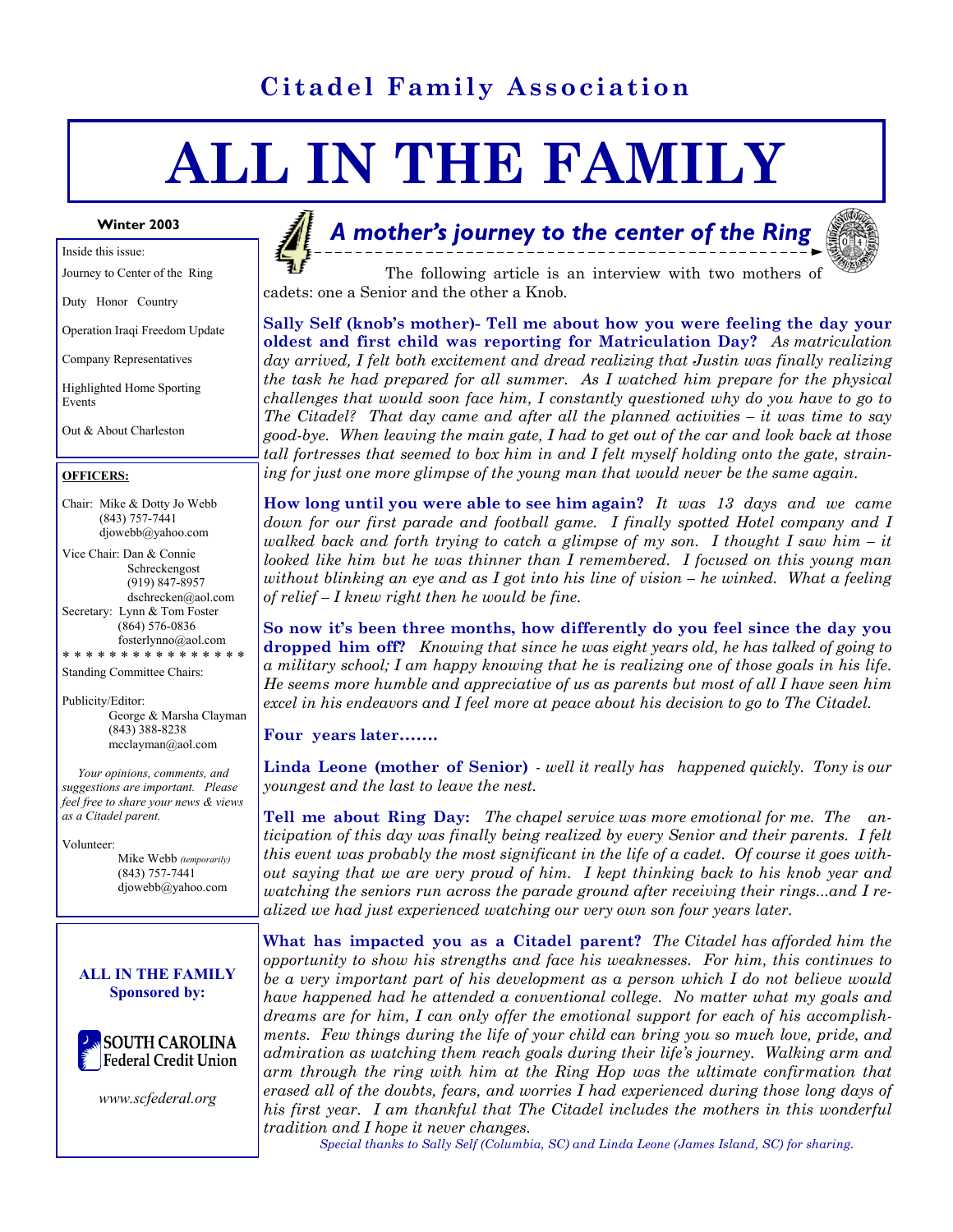## **Duty Honor Country**

This program was presented during 2003 half-time Homecoming festivities and the half-time program for The Citadel vs. VMI Military Classic on November 15, 2003 by The Citadel Regimental Band.



**DUTY, HONOR, COUNTRY**<br>Adopted from an Address to the U.S. Military Academy By: General of the Army Douglas MacArthur May 12, 1962

#### **DUTY...HONOR...COUNTRY**

A code of conduct and chivalry of those who guard this beloved land. An ideal so noble that it arouses a sense of pride yet humility. An expression of the ethics of the American man-at-arms.

#### **DUTY...HONOR...COUNTRY**

Those three words build courage when courage seems to fail. Regain faith when there seems to be little cause for faith. Create hope when hope seems forlorn. The American man-at-arms above all other people prays for peace, for he must suffer and bear the deepest wounds and scars of war.

#### **DUTY...HONOR...COUNTRY**

The unbelievers will say that they are but words...a slogan...or a flomboyant phrase. Every demagogue, every cynic, and every hypocrite will try to downgrade them to the extent of mockery and ridicule. The code, which those words perpetuate, embraces the highest moral law, and will stand the test of any ethics or philosophies ever published for the uplift of mankind.

Around a thousand campfires, on a hundred battlefields, Listening for the witching melody of faint bugles blowing reveille...far-off drums beating the long roll. This is the story of the American man-at-arms. His name and fame are the birthright of every American citizen. He has never failed us. Were he to do so, a million ghosts in olive drab, in brown khaki, in blue and gray, would rise from their white crosses thundering those magic words:

**DUTY...HONOR...COUNTRY** 

*Reflections from a Proud Parent By: Marsha Clayman* 

*Half-time program at The Citadel vs. VMI football game in Charlotte, NC on Saturday, November 15th. The Citadel Corps of Cadets stood the entire game. At half-time The Citadel Regimental Band presented a wonderful patriotic program to honor all of the armed forces. The announcer requested the crowd stand to honor our troops. I am assuming the VMI cadets did not hear this request or either wanted to display the traditional disregard for their rival's program and sat throughout this program. However, The Citadel stood tall. "May the best man win," and we did!* 

#### **Update on Operation Iraqi Freedom**

Almost 500 alumni are currently deployed or have deployed to Iraq, Afghanistan, and other regions of the world fighting the war on terrorism. For names of Citadel alumni, please check the Citadel website, right side box *At The Citadel,* "Deployed Alumni".



**Prayer Changes Things www.citadelprayerchain.org**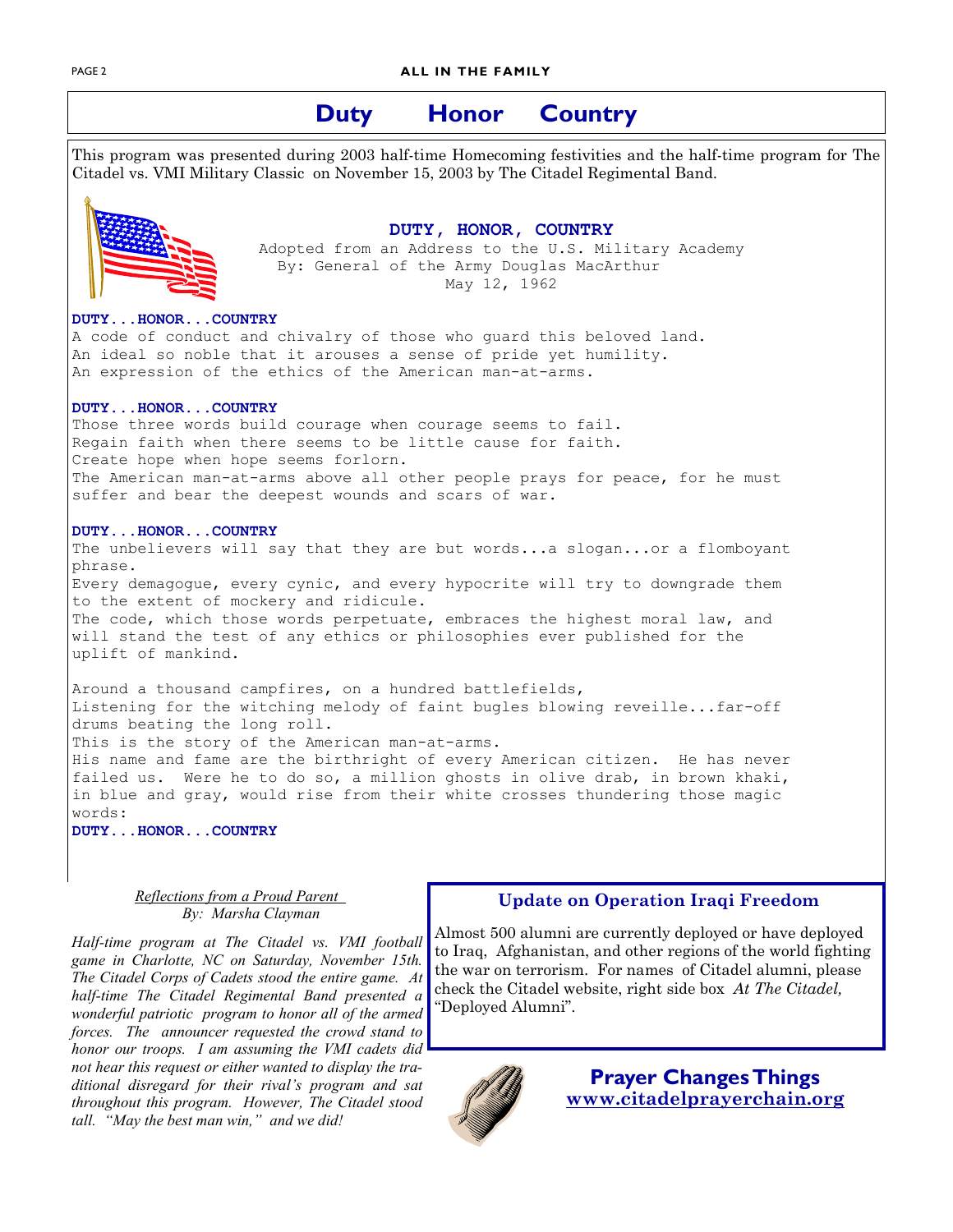### **CFA COMPANY REPRESENTATIVES**

| <b>ALPHA</b>                           | Brian & Dianne Cahill                 | 2004 | $(803)$ 865-2395   |
|----------------------------------------|---------------------------------------|------|--------------------|
| <b>BRAVO</b>                           | Mike & Linda Shute                    | 2004 | $(856)$ 878-063    |
| <b>CHARLIE</b>                         | Michael & Sherry Cariens              | 2005 | $(803) 808 - 1523$ |
| <b>DELTA</b>                           | Marion & Debra Shaw                   | 2005 | $(843)$ 365-1544   |
| <b>ECHO</b>                            | Peter & Sarah Beth Mallory            | 2005 | $(706) 882 - 3284$ |
| F-TROOP                                | Ed & Cindy Piper                      | 2004 | $(910)$ 455-6942   |
| <b>GOLF</b>                            | Heyward & Dee Mattox                  | 2006 | $(803)$ 803-4890   |
| <b>HOTEL</b>                           | Chris & Meg Zaro                      | 2007 | $(610)$ 933-8488   |
| <b>INDIA</b>                           | Ben & Carol Salvatini                 | 2004 | $(843)$ 875-3709   |
| KILO                                   | Ray & Barbara Martin                  | 2004 | $(770)$ 448-0983   |
| LIMA                                   | Dwight & Sherry Stewart               | 2005 | $(803)$ 485-8581   |
| <b>MIKE</b>                            | Gary & Paula Hutchins                 | 2005 | $(512)$ 244-2975   |
| <b>NOVEMBER</b>                        | Pete & Diane Hocamp                   | 2005 | $(910)$ 799-3987   |
| <b>OSCAR</b>                           | John & Mary Braeunig                  | 2004 | $(864)$ 250-9032   |
| <b>ROMEO</b>                           | Randy & Elaine Cuthbertson            | 2005 | $(843)$ 579-0415   |
| <b>TANGO</b>                           | Teresa & Finbar O'Reilly              | 2005 | $(843)$ 762-3685   |
| PALMETTO BATTERY<br>Maxey & Chris Lynn |                                       | 2004 | $(864)$ 573-8900   |
|                                        | REGIMENTAL BAND Bill & Cydney Kastner | 2006 | (843) 766-3526     |

#### **BATTALION TAC OFFICERS: MISCELLANEOUS**

2ND BN 953-5245

#### 1ST BN 953-0506 Chaplain: 953-5049

#### 3RD BN 953-1167 Cadet Activities/Sponsor family: 4TH BN 953-1120 953-5111



# **"Highlighted" Upcoming Home Athletic Events**

| Men's Basketball |                   |                           |                         |
|------------------|-------------------|---------------------------|-------------------------|
| December 3       | vs. Univ. of SC   | $7:15$ p.m.               |                         |
| December 22      | vs. Georgetown    | $7:15$ p.m.               | CitadelSports.Com       |
| January 2        | vs. Army          | $2:00$ p.m.               | 843-953-5121            |
| January 31       | vs. Col. Of Chas. | 1:00 p.m.                 |                         |
| February 3       | vs. Davidson      | $7:15$ p.m.               |                         |
|                  | December 2        | Wrestling<br>vs. Davidson | $7:00$ p.m.             |
|                  | January 24        | vs. Duke                  | $2:00$ p.m.             |
|                  | January 27        | vs. Appalachian           | 7:00 p.m. "Corps Night" |
| <b>WRESTLING</b> |                   |                           |                         |
|                  |                   |                           |                         |

**Have you made plans for Corps Day Weekend starting March 13, 2004?**